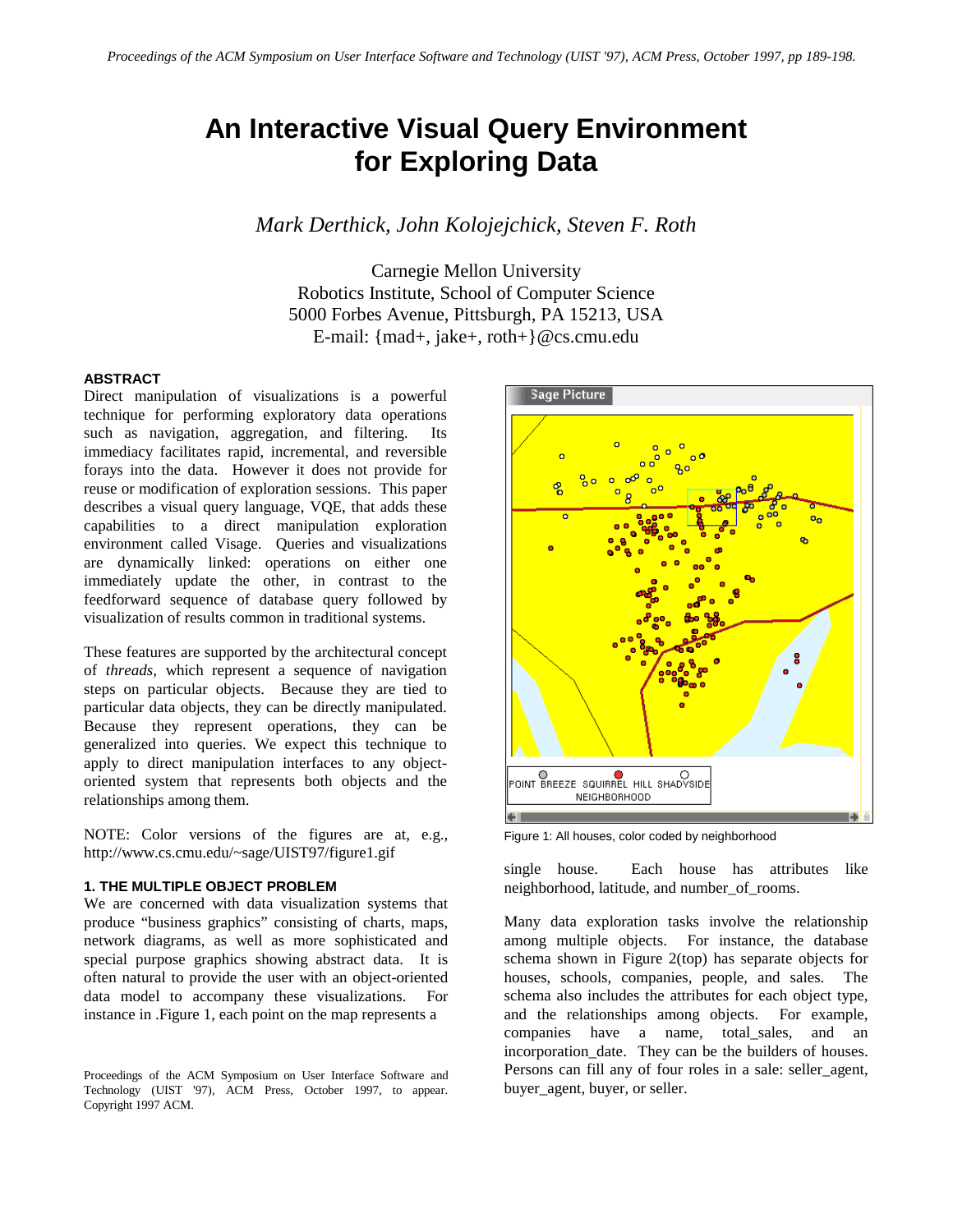

Figure 2: Top: the database schema. Bottom: chart comparing attributes from two different object types. All <house, sale> pairs related by the sold\_in relationship generate a point on the chart.

Databases containing multiple objects like these increase the complexity of information exploration processes. In particular, there are three areas of complexity that we have identified and attempted to address in the Visage/VQE environment.

- 1. **Browsing to locate information.** First, it is difficult for people to locate information when it is distributed across multiple objects. For example, locating the current owners of a set of houses requires knowing that there is no simple attribute of houses that tells this. Rather, one must find the most recent sale object associated with each house and then retrieve the buyer related to the sale. In other words, users must be aware of the database schema in order to use the correct terms for objects, relationships, and attributes to find relevant information. We've provided help for this problem in VQE with a graphical representation of the schema that can be directed manpulated (as illustrated in Figure 2, top).
- 2. **Visualization.** Creating visualizations that present the relationships among attributes from multiple objects is also complex. For example, Figure 2 (bottom) is a chart of the lot\_size of houses versus the selling\_price of the corresponding sales of those houses. A single point encodes attributes of two objects: a house and sale. No previous interactive visualization system directly supports the construction of visualizations that are derived from multiple objects. Typically, a

relational database query must be constructed using a separate interface that joins multiple tables into one containing attributes from both houses and sales. The selling price/lot size chart can then be generated by mapping graphical points to records in this new table. Once the new table is constructed, it is not obvious how to coordinate visualizations of it with those of related tables from which it was derived (e.g. to enable coordinated brushing of points representing houses on a map with points on a chart representing the join of houses and sales as in Figures 1 and 2). We discuss this problem in detail in Section 1.1.

- 3. **Expressing Queries.** These databases require users to retrieve information based on the attributes of multiple objects and/or the relationships among objects. For example, one might need to find the sales of a given house, or to find all the houses with big lots that sold for a low price. Furthermore, it is useful for queries to be either *extensional* or *intentional*, to provide different means by which users can express their requests for objects to be retrieved.
	- a) **Extensional Expressions.** Often, it is easier to indicate sets of objects via direct manipulation than to create an expression defining the set. The bounding box in Figure 1 selects some houses near the border between Squirrel Hill and Point Breeze. This is an extensional operation because the set of points is selected without conveying the underlying intent of the set. Consequently, if the border were later changed and the neighborhood attribute of the affected houses were updated, no mechanism could infer the change in the selected set. In general, extensional queries can't be reused on different data.
	- b) **Intentional Expressions.** An analogous intentional query would, for instance, select "all houses within 100 yards of a house with a different value for neighborhood attribute." Intentional queries have a declarative representation distinct from what they evaluate to on the current data, and so can be reused.

Our approach to supporting these processes for multiobject databases is to combine VQE, our visual query environment, with Visage, our direct manipulation data exploration environment. In support of the points above:

- VQE includes a schema browser similar to Figure 2 (top), as well as providing a graphical representation of the query which more easily allows users to find the attributes they need.
- Visage has been integrated with the SAGE system [10,11] for automated design of visualizations that integrate many attributes. SAGE is a visualization server to Visage, which renders SAGE graphic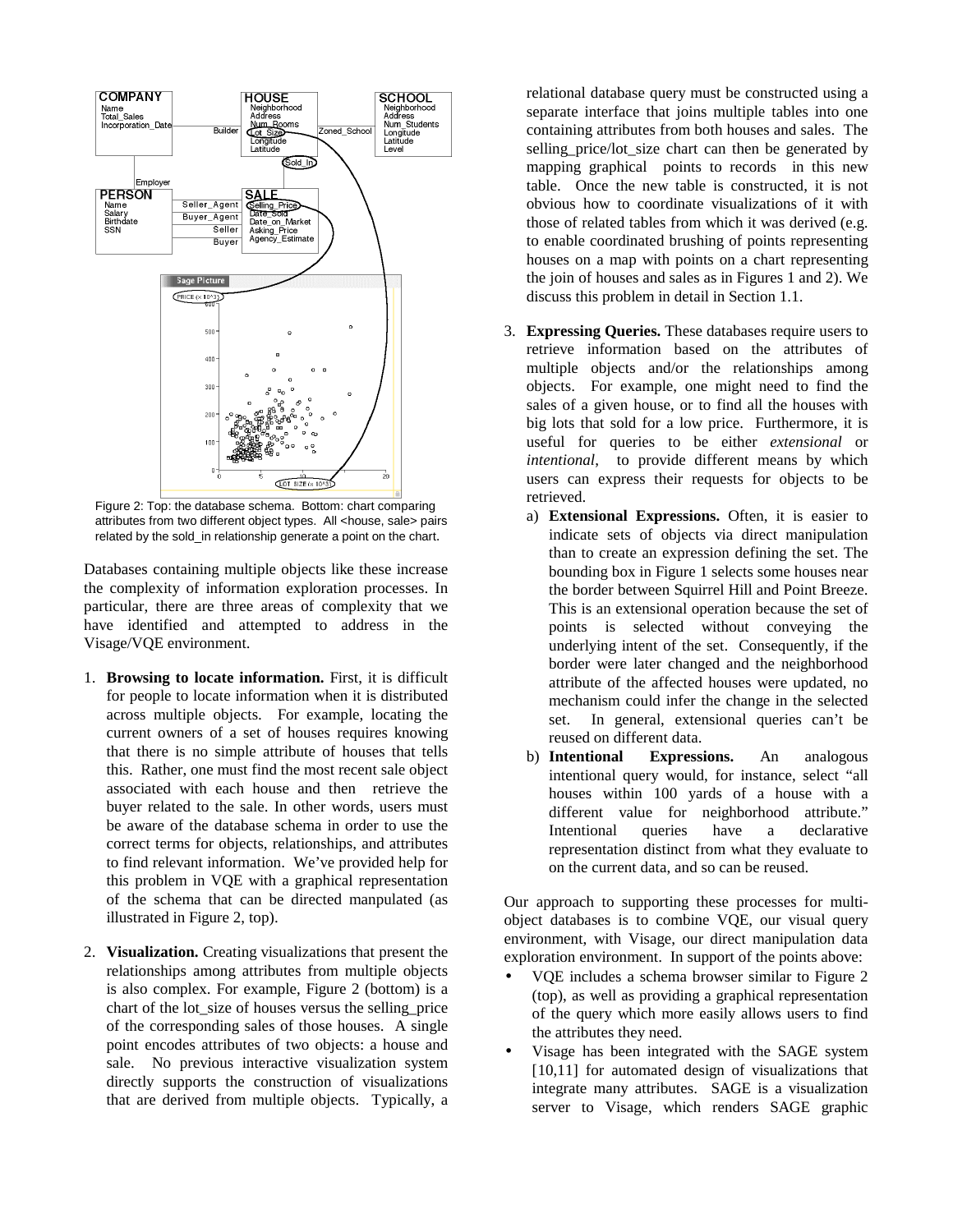designs so that they are subject to all direct manipulation operations.

• Visage provides direct manipulation operations that allow users to make extensional queries, while VQE allows the creation of intentional queries. Furthermore, the integration of VQE with SAGE enables the visualization of attributes derived from multiple data objects.

In the following 2 sections we describe Visage and VQE in greater detail.

# **1.1 Visage**

Visage is an *information centric* [10,11] user interface environment for data exploration and for creating interfaces to data-intensive applications. Data objects are represented as first class interface objects that can be manipulated using a common set of basic operations, such as drill-down and roll-up, drag-and-drop, copy, and dynamic scaling. These operations are universally applicable across the environment, whether graphical objects appear in a hierarchical table, a map, a slide show, a query, or other application user interface. Furthermore, graphical objects can be dragged across application UI boundaries. Integrating the visualization system directly with an underlying database, rather than just deriving visualizations from otherwise isolated tables, is key to coordinating visualization applications with the other components of an exploratory data analysis environment.

Visage includes ubiquitous extensional query operations. A user can *navigate* from the visual representation of any database object to other related objects. For instance, from a graphical object representing a real estate sales agent, one can navigate to all the houses listed by that agent. It is also possible to *aggregate* database objects into a new object, which will have attributes derived from its elements. For instance, we could aggregate the houses listed by John and look up their average size or *recompose* this set into sub-aggregates based on neighborhood or number of rooms (i.e. all Shadyside houses listed by John with 8 rooms).

We can *brush* [3] graphical objects in a visualization to change their color, and have graphical objects in all visualizations representing the same data object also be colored. This kind of coordination enables the user to see correlations among more variables than can be encoded in a single visualization.

We can *filter* objects based on any numerical attribute with a Dynamic Query slider [1]. Graphical objects representing a data object whose attribute value falls outside the range selected by the slider are made invisible.

The three direct manipulation operations, brushing, filtering, and drag and drop, are normally implemented under the assumption that there is a many-to-one mapping between graphical objects and data objects. If graphical objects in multiple visualizations refer to the same data objects, these operations will affect all the visualizations in the same way, in which case they are said to be *coordinated*. Becker and Cleveland [3] originally conceived this architectural approach to coordination, and it represented a significant advance over earlier visualizations using ad hoc data structures. However their elegantly simple notion breaks down in the face of a database with multiple object types.

In previous data exploration systems using relational databases, the database contains a table of houses and a table of sales. Figure 1 was generated entirely from the house table, so its graphical objects are mapped to records in that table. To graph selling\_price versus lot\_size in Figure 2, we must form a relational join between the two tables, generating a third table whose attributes include both selling\_price and lot\_size. Graphical objects in the chart map to records in the new table. Therefore the two visualizations cannot be coordinated under Becker's architecture. Further, records in a relational database table have no structure beyond its set of attributes. They contain no memory of what tables they were generated from. So even with a more complicated coordination architecture, there is just not enough information in table records to do coordination based on object identity.

Visage solves this problem within the information-centric paradigm by mapping graphical objects to graph structures of objects, which are called *threads*. Because threads remember the objects from which they are constructed, coordination across visualizations with related but distinct thread structures is possible (see section 4). Threads provide an architectural solution to the multiple-object problem, but not a UI solution. There is still the need for queries to specify how threads are constructed, as well as other dataset definition operations.

# **1.2 VQE**

VQE is a visual query environment within Visage for representing operations explicitly. It enables an analyst to construct complex intentional queries during data exploration and reuse them later. VQE queries can express navigation across relationships, aggregation, and filtering by range selection or by arithmetic or equality relations between attributes.

In traditional relational database query languages, queries are applied to tables in databases*,* generating new tables. As we have seen, the problem with this is that tables are at the wrong level of granularity. In order to link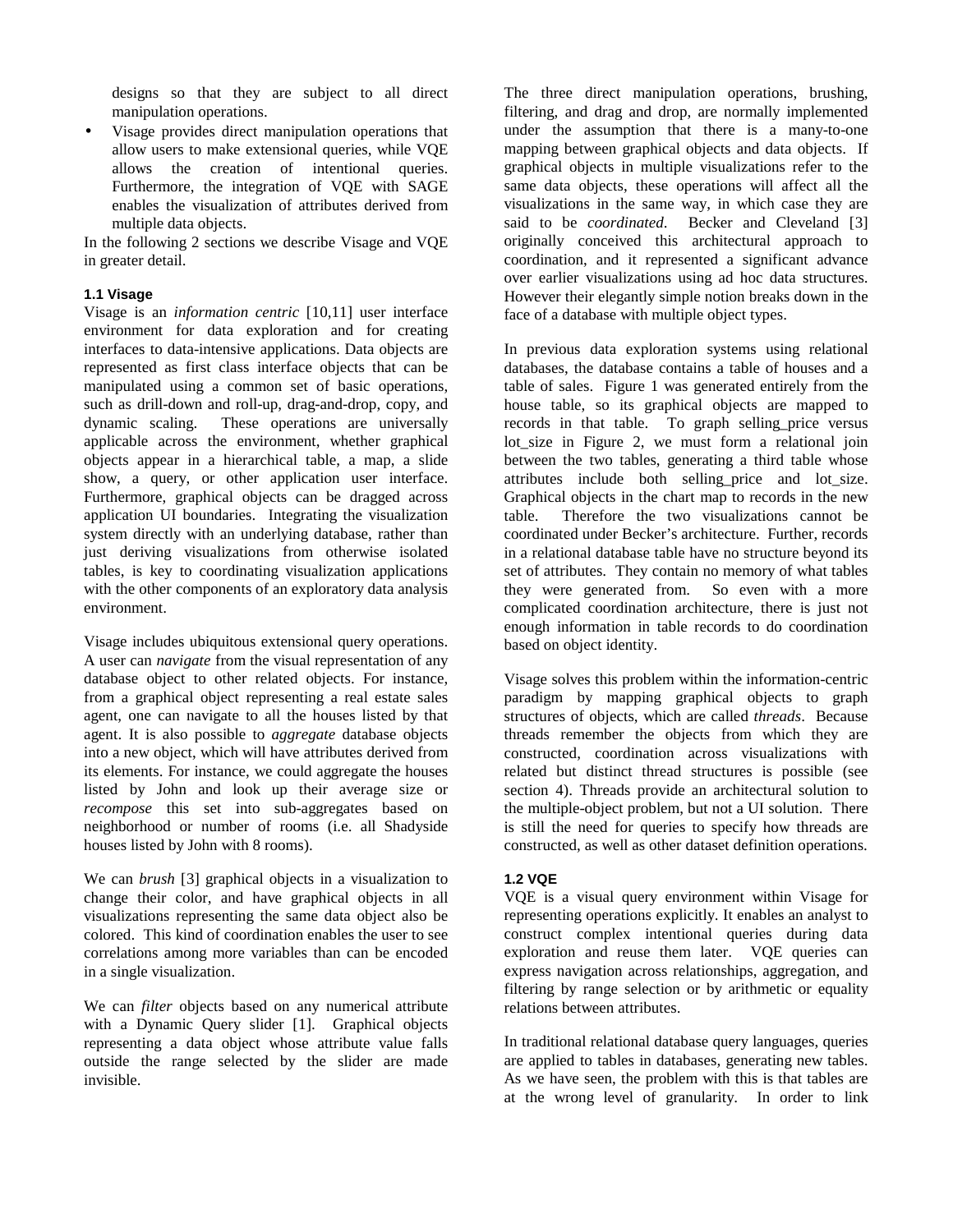visualizations from multiple queries, visual objects should represent meaningful objects such as houses, rather than records from arbitrary tables. Therefore in VQE queries are applied to threads in databases, generating new threads. Since VQE is based on threads, queries are fully integrated with the rest of Visage: not only can query results be dragged to other visualizations, but objects from visualizations can be dragged into queries (i.e. be the input to query expressions). User directed changes to queries and visualizations are immediately reflected in each other.

In summary:

- Queries can be created by drag and drop operations from visualizations, and visualizations can be created from queries.
- Queries are expressed using direct manipulation of a visual language.
- All visualizations created during an exploration session remain coordinated as the query is modified.
- Objects of one type can be filtered based on attributes of objects of another type.
- Visualizations can combine attributes from multiple object types.
- An exploration session consisting of queries and visualizations can be saved independently of any data, and reused on a different data set.
- Queries can express aggregation, equality and inequality constraints among attribute values, arithmetic expressions, navigation, and filtering. (Only the latter three are described in this paper.)
- A related tool allows browsing and editing the database schema.

# **2. EXAMPLE**

Visualization and querying, both extensional and intentional, are illustrated on a fictitious database that might have been collected by a group of real-estate agents describing clients and sales information for three neighborhoods for 1989. The database schema is shown in Figure 2. The agent has a client who would prefer to live in Point Breeze, but is willing to consider Squirrel Hill since the average price of houses there is lower. The agent plans to explore whether the mere fact of the neighborhood label has an effect on price. Pittsburgh is famous for the character of its neighborhoods, and boundaries between them are labeled on street signs. However there are no major barriers separating these neighborhoods, and the character of the houses does not change abruptly. If houses just over the border in Squirrel Hill are less expensive, the client may be better off buying there.

#### **2.1 Intentional Object Sets**

The agent would like to see a map like Figure 1 that also encodes price. Unfortunately, price is not an attribute of



Figure 3: The selected houses have been dragged to the QueryEnvironment frame (VQE), where they become a dynamic aggregate. The arrows to the right constitute a menu for parallel navigation.

houses, so a query is required. In Figure 1, the user has selected some houses that straddle the border with a bounding box. He copy-drags this set to VQE in order to begin query construction (Figure 3). The set of houses is visualized as a *dynamic aggregate*. It is an aggregate because operations on it apply to each of its 27 elements; it is dynamic because it represents an intentional set. As the user changes the query, the set of houses that satisfy it (its extension) changes. Even if the query doesn't change, it may be applied to a different set of houses simply by dragging objects into or out of dynamic aggregates.

#### **2.2 Intentional Navigation**

The agent first wants to link the houses with their sales, so has brought up a menu of relationships that houses participate in. He will select the sold\_in relationship and drag its arrowhead to a screen location where a second dynamic aggregate will be placed (see Figure 4, top). We call this operation *parallel navigation*, because we are navigating across the sold\_in relationship for each element of the aggregate. The new dynamic aggregate will be the aggregate of all the sales of these houses. Parallel navigation corresponds to a join in a relational query, or a path expression in an object-oriented query. If objects are added to or removed from a dynamic aggregate, the intentional navigation representation allows other linked dynamic aggregates to update, maintaining query consistency.

# **2.3 Creating Visualizations**

Now that the houses and sales have been linked, the agent can specify how to encode attributes from both types of objects within the same visualization. He constructs a SageBrush sketch (Figure 4, middle) for a map just like Figure 1, except that it will encode selling price by the size of the points. Figure 4 (bottom) shows the result. Each visual object on the map now represents a <house, sale> thread, but coordination still happens via the thread objects.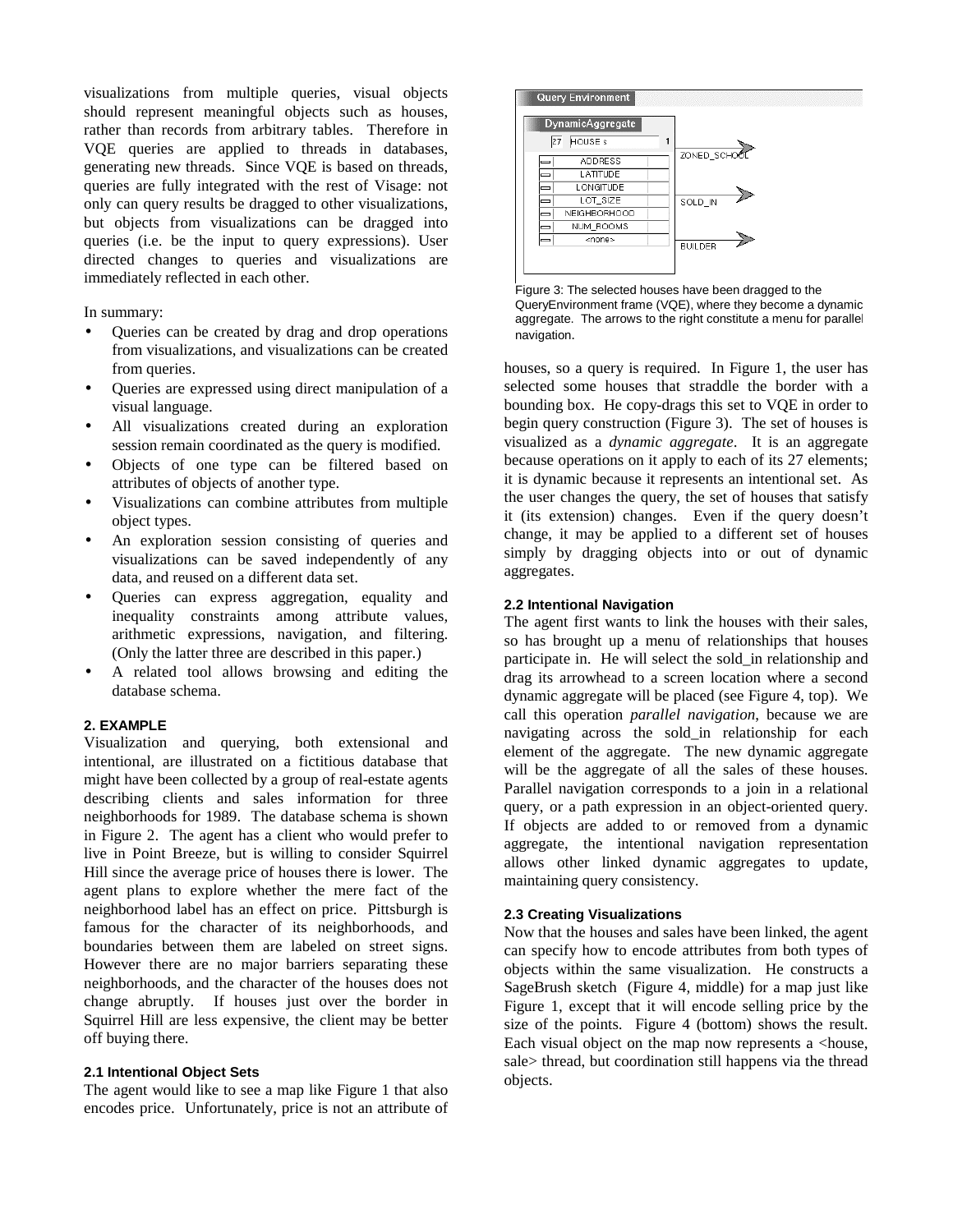

Figure 4: Middle: A SageBrush sketch calling for a map with points inside it. Attributes from the dynamic aggregates have been mapped to graphical properties of the point. Bottom: The resulting visualization.

The new map does little to confirm the neighborhood label hypothesis: the variance in point size overwhelms any systematic difference, which if anything favors Squirrel Hill with the expensive houses.

#### **2.4 Defining New Attributes**

A second question is whether the client will be able to qualify for a higher mortgage in one neighborhood than another. Although this information can't be predicted



Figure 5: Defining the new attribute to be called StretchRatio.

with certainty, an indicator is the ratio of selling price to buyer salary for other sales in the two neighborhoods. This ratio is not defined for any of the object types in the database, and so the only recourse in previous visualization systems would be another session with the database to generate another table. VQE provides a spreadsheet-like interface for this purpose. First the agent performs another parallel navigation from sale across the buyer relationship to person, in order to access the salary attribute. Figure 5 illustrates the definition of StretchRatio as selling\_price/sum(buyer→salary). That is, for each sale a new attribute value is computed by navigating to all the buyers in the sale, adding up their salaries, and dividing into the selling price. The new attribute is a permanent addition to the database schema, and may be used in queries that don't involve a person dynamic aggregate.

Figure 6 shows a new map where size encodes StretchRatio rather than selling\_price. As a memory aid, the agent has edited the title of the visualizations to "SellingPrice" and "StretchRatio." The variance has been reduced, and a systematic tendency to buy a more expensive house for a given salary level is apparent. The client's original preference for Point Breeze is well supported. There is no indication that she will pay more for the same quality house, and she may be able to borrow more and therefore afford a nicer house.

# **2.5 Extensional Query Update**

Having found an interesting relationship between Squirrel Hill and Point Breeze, the agent wonders whether it applies to Squirrel Hill and Shadyside. The exploration sequence can be reused simply by dragging more objects into the visualization. Using another bounding box on the map of Figure 1, the agent picks out houses near the border between Squirrel Hill and Shadyside, and copy drags them to one of the maps inside VQE. Recall that points on the original map represented houses, while those on the second map represent <house, sale> threads, and those on the third represent <house, sale, person> threads. When the drop occurs, Visage consults the thread representation to perform the appropriate navigation operations necessary to convert from one thread structure to another (see section 4). In this way, the appropriate objects are added to the two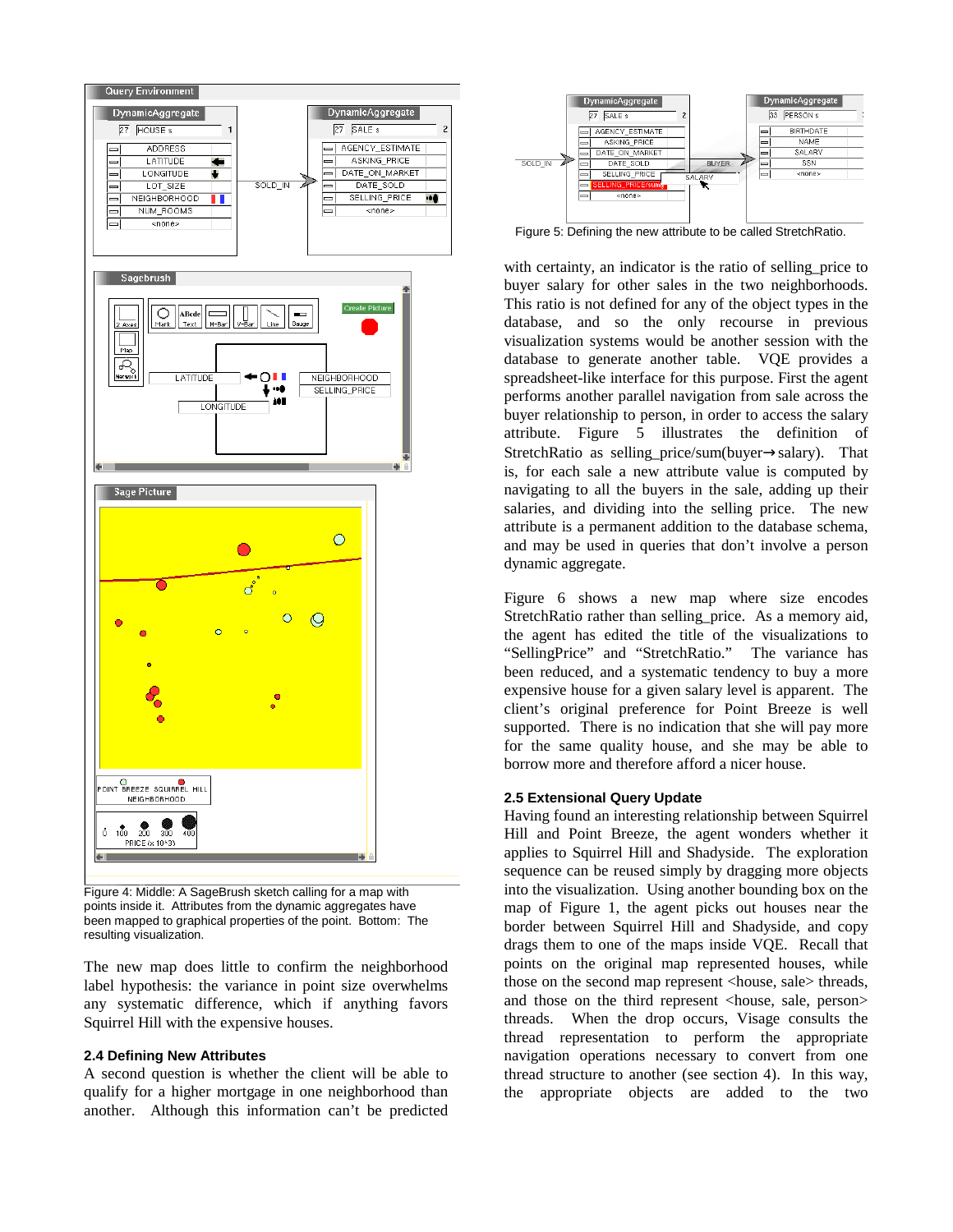

Figure 6: The new visualization (lower right) shows the StretchRatio of the border houses.

visualizations and the three dynamic aggregates (Figure 7).

VQE queries have both intentional and extensional aspects. The graph structure and slider settings form the intention, which is dynamically applied to any objects extensionally dragged in or out of any dynamic aggregate or visualization.

#### **2.6 Saving the Query**

Just as easily as new objects were added to the query, the old objects can be removed, leaving a bare query that can be named and saved for reuse in a later session. We intend to extend the SageBook [5] interface to enable searching for queries based on characteristics of the visualizations or the query.

#### **2.7 Different Input to the Query**

Later, the agent has been exploring pricing strategies. Is it better to ask a high price and be willing to negotiate more, or to offer the lowest price up front? In Figure 8, the agent has defined two new attributes: Days on Market = date sold - date on market is displayed on the x-axis; % Price Drop =  $100*(1 -$ 

selling\_price/asking\_price) is displayed on the y-axis. Interestingly, there is little correlation. Some houses even sell for more than the asking price, including one outlier that increases almost 60%! This last is probably a data entry error.

Out of curiosity, he wonders whether %\_Price\_Drop has any impact on the StretchRatio location dependence found earlier. He finds and restores the earlier exploration session, and copy drags all the points from the chart onto the sale dynamic aggregate (Figure 9). VQE navigates to the appropriate houses and buyers, and populates the two maps. Note that the navigation is now being done in a different direction, because we are starting with sales rather than houses. This is possible because the query is a declarative specification of constraints among objects, rather than a procedure as might be captured by a programming-by-demonstration macro facility.

#### **2.8 Brushing and Filtering**

Figure 9 also shows several further exploration operations. First, the agent has brushed the highest price drops in the chart with black paint, causing the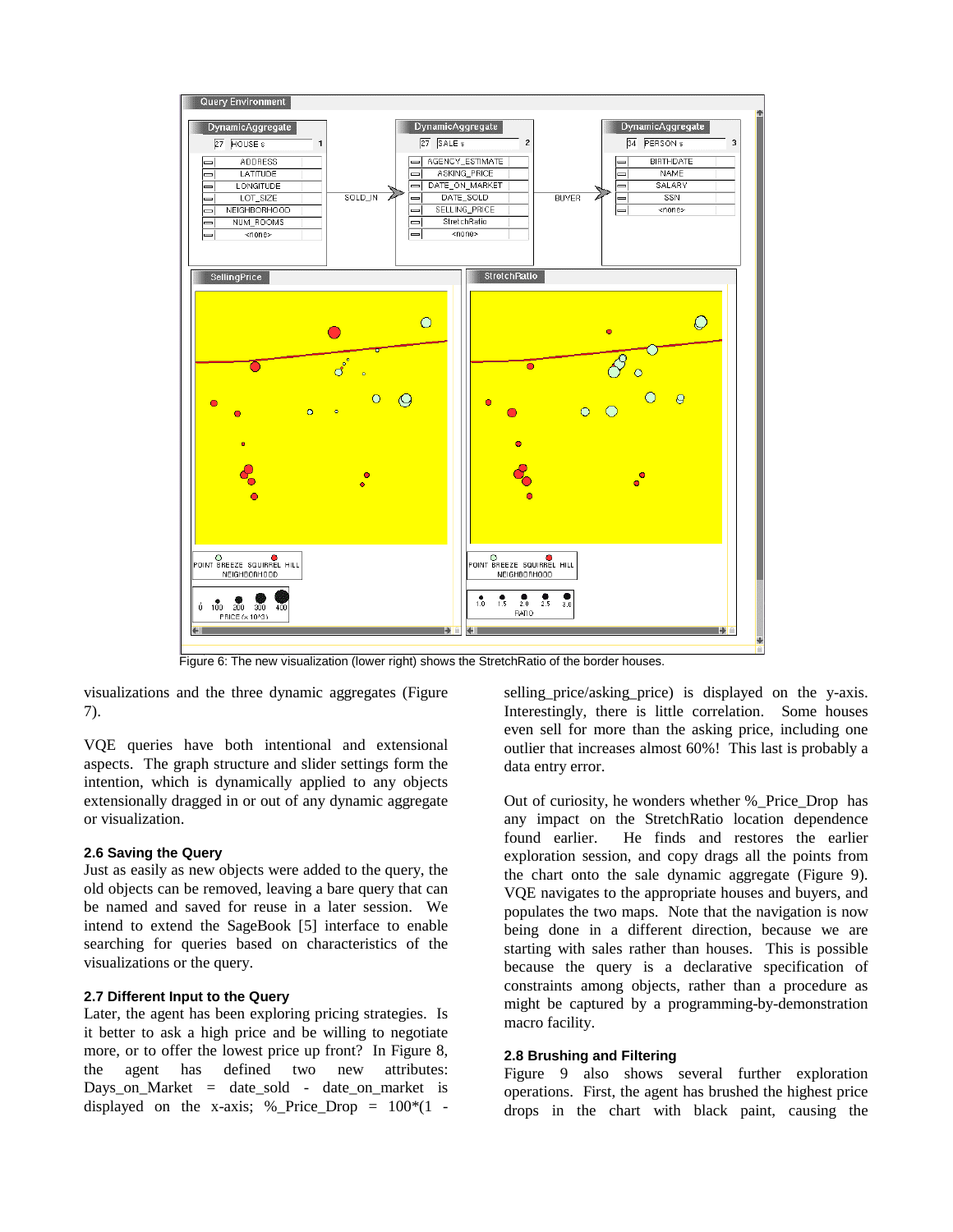

Figure 7: Adding houses on the border between Squirrel Hill and Shadyside.

corresponding houses to be painted black on the maps. He has also dropped dynamic query sliders on several of the attributes. These sliders include histograms showing the distribution of values for the attribute. The rectangular outlines show the currently selected range for each slider. Only the range of the lot\_size slider has been restricted, to filter out houses with small lots. The histograms are updated to show the distribution of filtered values in black, while the original distribution remains in gray.

# **3. USEFULNESS OF THREADS**

Direct manipulation interfaces are easy to learn and use at least in part because they map interface objects onto the user's intuitive object-oriented domain model. For applications where relationships among multiple objects are important, previous architectures for direct manipulation do not apply. We are unaware of any previous use of composite first class objects like threads, which enable the interface to transparently respect object identity while manipulating attributes of distinct but related objects.

Even within the object-oriented database community,

there is no mention of first class objects that refer to structures of domain-level objects. Object-oriented databases include *path expressions* [13] for describing navigation operations, but they depend on a host programming language to extract attributes of related objects. OQL query semantics are defined in terms of *extensional patterns* [2], which are like threads, but are merely theoretical pedagogical concepts.

Not providing threads as first class objects is most likely for efficiency reasons. Since tuples of objects can be reconstructed at will, what is the point of maintaining them in persistent store rather than ephemerally in the host language's variable bindings or other data structures?

We argue that the overhead is justified by the increased architectural modularity afforded the interface. As GUI's become ever more complex, there is a trend to make them application-independent utilities. Visage takes advantage of this separation in order to present multiple applications to the user as one, with transparent coordination and communication between them, and consistent behavior across them. This separation requires that all data be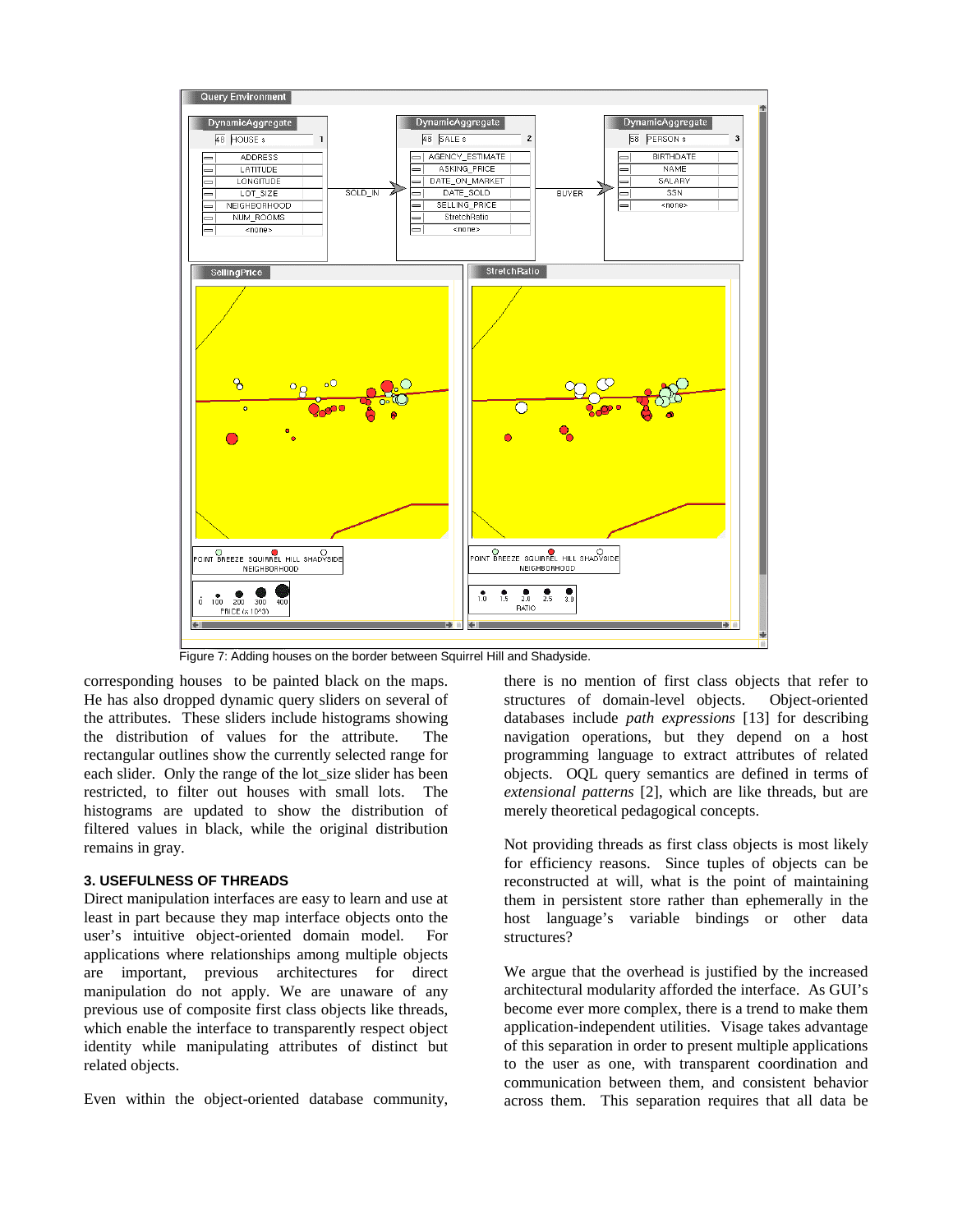

Figure 8: Percentage drop from asking\_price to selling\_price is plotted against the number of days on the market. Sales with a large drop in price have been brushed with black paint.

stored in a consistent form in a shared database, however. Anything required by the interface must be in this persistent store.

#### **4. IMPLEMENTATION**

Visage is implemented on top of the Saga GUI toolkit from Maya Design Group, which runs on Macintosh, IBM PC, and Unix/X. VQE is implemented on top of Visage, using Saga's scripting language. Below are brief descriptions of algorithms for extending direct manipulation operations to deal with threads.

Brushing. When a graphical object is brushed, a message is sent to all visualizations to color corresponding objects with the current brushing color. This is just as in any brushing algorithm. The hitch is that in VQE we want brushing to be coordinated across visualizations generated from multiple queries, which may have different thread structures. So we send a separate message for each object of the thread. A visualization colors a thread if any of its objects match the argument of the message.

For instance, when the high-drop sales are brushed in Figure 8, and the visualizations in Figure 9 are given the message, they both find graphical objects to color, because their threads contain sale objects. On the other hand, the map in Figure 1 does not color any of its graphical objects, which mention only houses. In contrast, if the user had painted objects in the SellingPrice visualization in Figure 9, messages would have been sent to color houses, and more messages would have been sent to color sales. Therefore objects in Figure 1 (as well as in Figures 8 and 9) would have been colored.

Dynamic Query. Each query graph maintains a list of threads that constitute the current dataset to which the query is applied. For each thread it remembers how many DQ sliders are currently filtering out the thread. Each DQ slider is associated with a node in the query graph and an attribute. Its job is to tell the query when it filters out or reinstates a thread.

When it receives the message, the query increments or decrements the counter associated with the thread. If the count decreases to zero or increases from zero, the visibility of all objects representing the thread must be changed and the histograms of all sliders must be updated. So far, the algorithm is identical to DQ algorithms for ordinary objects. Again we deal with the difference between threads and ordinary objects by issuing a separate visibility message for each thread object.

Updating histograms is more complicated than in the nonthread case, because they record the frequency of objects rather than threads. An object is considered to be filtered out iff all threads containing it are filtered out. Therefore each query node must maintain a count of the number of threads filtered out for each object. When this number crosses a threshold, the histogram is updated just as in the ordinary case [14].

Drag and Drop. Rather than storing the graph structure on every thread, it is stored as a separate template, and all threads with the same structure point to the same template.The template records the object type of each node, and the relationships between pairs of nodes. Every Sage visualization is designed to display threads with a particular template. When dropping a graphical object into a visualization, Visage tries to coerce the corresponding thread into a thread with that visualization's template. (Visage treats ordinary objects as unary threads, so conversion among threads covers the general case.) Thread conversion consists of two steps. First, the template of the source thread must be mapped to that of the destination thread. All possible one-to-one mappings from subsets of the source nodes to subsets of the destination nodes are considered. Second, a destination thread is created and its nodes are bound to data objects. For each possible mapping, the data objects bound to the mapped nodes in the source thread are copied to the destination thread. Other nodes on the destination thread, if any, are initially empty. By depthfirst search, the empty nodes are populated with any data object of the correct type. If at any point there are two thread nodes connected by a relationship that doesn't hold among the objects bound to those nodes, the search backtracks. (For efficiency, candidate data objects can be generated by navigation along the relationships, rather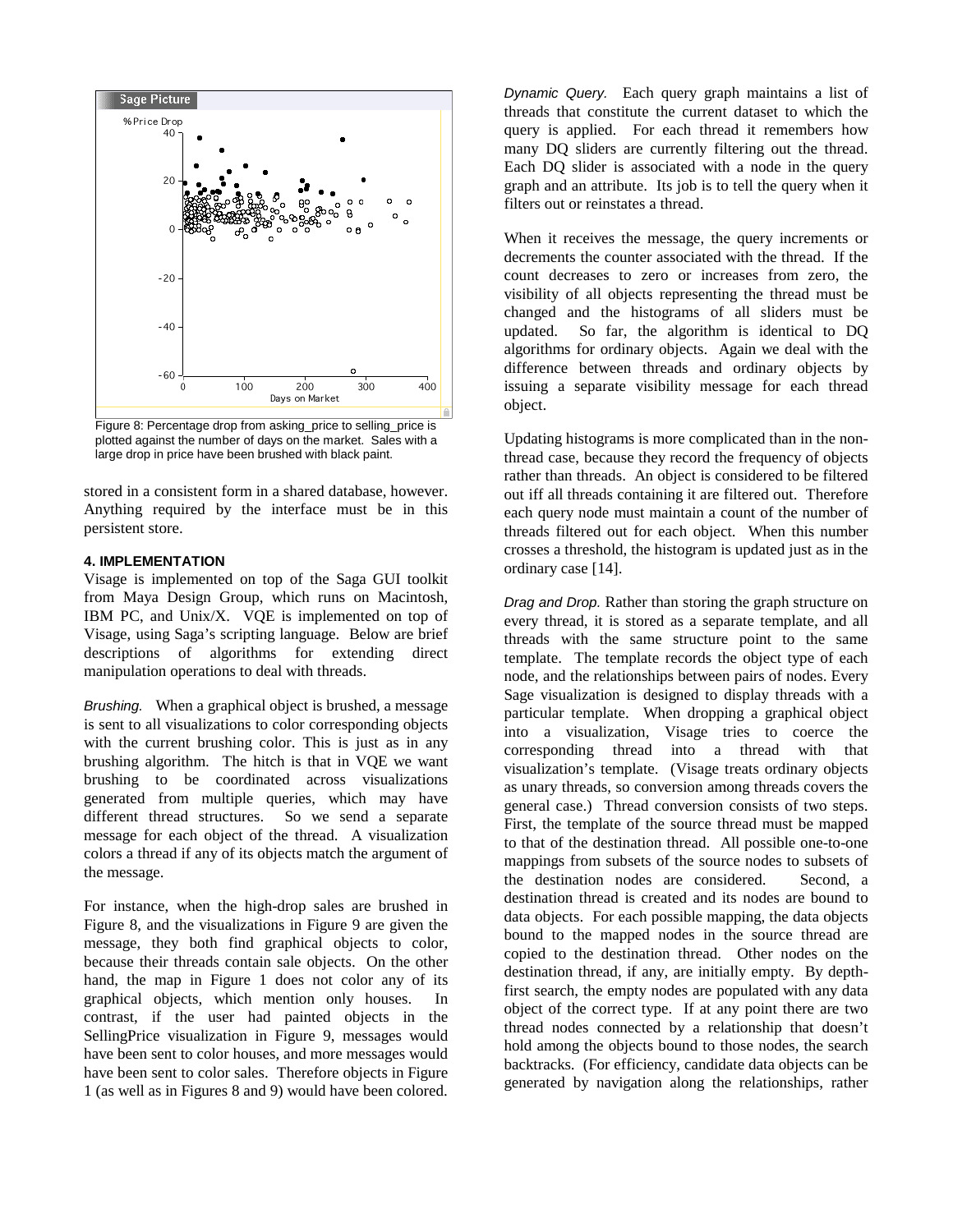

Figure 9: Reusing the analysis on sales from Figure 8. Brushing is coordinated. Dynamic Query sliders have been added.

than by the object type.) All complete destination threads are added to the destination visualization.

# **5. RELATED WORK**

# **5.1 GQL**

GQL [9] is a fully visual conceptual level Graphical Query Language with the expressiveness of SQL. VQE's visual representation of the query graph is adapted from GQL, with some interface modifications such as using containment to show attributes rather than links. The problem with GQL as it stands is that it is not integrated with a visualization system for displaying query results. Each query generates a static table, so the paradigm is batch processing rather than the incremental query and direct manipulation exploration of VQE. There are many other conceptual level query interfaces from the database community, but all are less elegant than GQL, and none visualize results in an interesting or incremental way (see for instance many of the papers in [6]).

# **5.2 Exbase**

Exbase [7] is similar to this work in terms of motivation, in that it seeks to provide an intermediary between a database and a visualization system. However the emphasis is on explicitly representing the history of user interaction with the database and visualizations. Lee and Grinstein distinguish remote database accesses from local processing, so there are objects for database views, which are the result of queries, and derived views, for example as the result of manipulating sliders. Similarly, they maintain a derivation history of visualization views.

We have not yet addressed the question of maintaining histories, having chosen to focus on intuitive query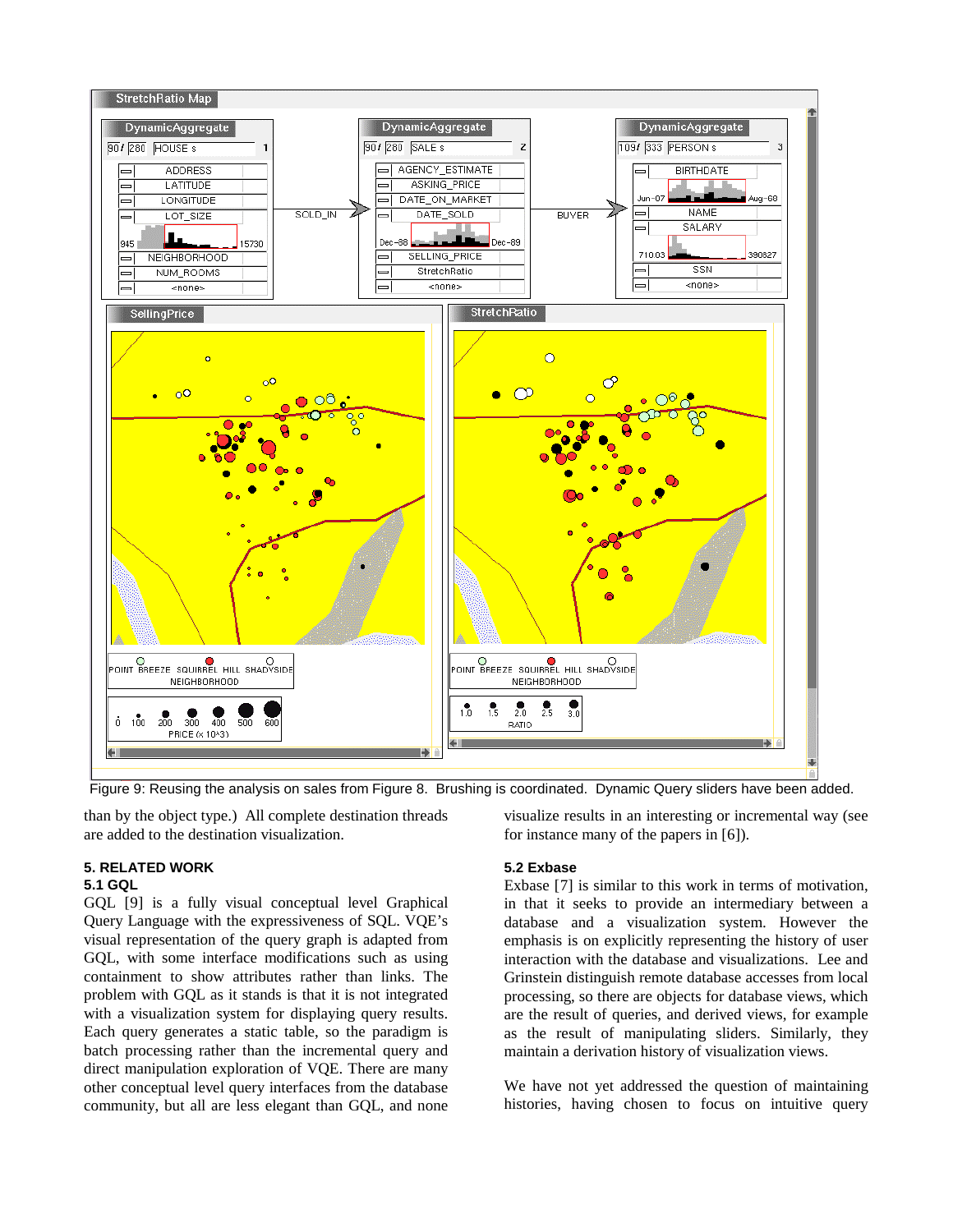languages and integration of querying and visualization topics that Exbase, which uses SQL as a query language, has not yet addressed.

# **5.4 Butterfly**

Butterfly [8] is a citation searching and browsing application. Searching is done by selecting databases and attribute/value pairs. Browsing is done by following reference and citer links. Butterfly is able to hide the complex database queries from the user, largely because the class of queries can be anticipated. To complete the analogy with VQE, Butterfly would be able to modify queries by operations on query results. For instance, additional keywords associated with a citation might be dragged into the query.

# **5.5 IMACS**

IMACS [4] has very similar goals to Visage/VQE. It supports analysts' iterative exploration and visualization of data, including query reuse. It's foundation is the knowledge representation system CLASSIC, which is much more sophisticated than the object-oriented database we use. The primary advantage of this is that subsumption relations among queries can be inferred, allowing them to be automatically organized into the knowledge base. On the other hand, in later work the same group reverted to a simpler knowledge representation system to decrease the overhead and allow exploration of larger data sets [12].

IMACS visualizations do not support direct manipulation interaction, and it uses a textual query language. Queries are somewhat more expressive than VQE's.

# **6. SUMMARY**

VQE combines a GQL-style intentional visual query language with direct-manipulation data exploration capabilities as found in systems like Visage, IVEE, and the Influence Explorer. Since queries and visualizations share an object oriented database, visualizations can combine attributes of multiple objects, and visualizations resulting from a sequence of queries are coordinated. Integration of extensional and intentional exploration allows use of direct manipulation where possible but still retains the ability to capture and reuse query sequences as declarative structures. VQE frames containing a sequence of nodes and links and associated visualizations can be saved and/or cleared of data to be reused with new datasets.

These capabilities are supported by the concept of threads, which we believe will be generally useful as interfaces become more application-independent, and support inter-application communication via shared object-oriented databases.

#### **REFERENCES**

- [1] C. Ahlberg, C. Williamson, and B. Shneiderman. Dynamic queries for information exploration: An implementation and evaluation. In *Proceedings of the Conference on Human Factors in Computing Systems (SIGCHI '92)*, pages 619-626. ACM Press, 1992.
- [2] A. Alashqur, Stanley Su, and H. Lam: OQL: A Query Language for Manipulation Object-oriented Databases. In *Proceedings of the 15th International Conference on Very Large Data Bases*, 1989, pages 433-442.
- [3] R. A. Becker and W. S. Cleveland. Brushing scatterplots. *Technometrics*, 29(2), 1987.
- [4] R. J. Brachman, P. G. Selfridge, L. G. Terveen, B. Altman, A. Borgida, F. Halper, T. Kirk, A. Lazar, D. L. McGuinness, and L. A. Resnick. Integrated support for data archaeology. *International Journal of Intelligent and Cooperative Information Systems*, 2(2):159-185, 1993.
- [5] M. C. Chuah, S. F. Roth, J. Kolojejchick, J. Mattis, and O. Juarez. Sagebook: Searching data-graphics by content. In Proceedings of the Conference on Human Factors in Computing Systems (SIGCHI '95), pages 338-345. ACM/SIGCHI, 1995.
- [6] R. Cooper, editor. *Proceedings of 1st International Workshop on Interfaces to Database Systems*. Springer-Verlag, 1993.
- [7] J. P. Lee and G. G Grinstein. Describing visual interactions to the database: closing the loop between user and data. In *Proceedings of Visual Data Exploration and Analysis III (SPIE '96)*, 1996.
- [8] J. D. Mackinlay, R. Rao, and S. K. Card. An organic user interface for searching citation links. In *Proceedings of the Conference on Human Factors in Computing Systems (SIGCHI '95)*. ACM Press, 1995.
- [9] A. Papantonakis and P. J. H. King. Syntax and semantics of GQL, a graphical query language. *Journal of Visual Languages and Computing*, 6:3-25, 1995.
- [10] S. F. Roth, M. C. Chuah, S. Kerpedjiev, J. A. Kolojejchick, and P. Lucas. Towards an information visualization workspace: Combining multiple means of expression. *Human-Computer Interaction*, in press, 1997.
- [11] S. F. Roth, P. Lucas, J. A. Senn, C. C. Gomberg, M. B. Burks, P. J. Stroffolino, J. A. Kolojejchick, and C. Dunmire. Visage: A user interface environment for exploring information. In *Proceedings of Information Visualization*, pages 3-12. IEEE, 1996.
- [12] P. G. Selfridge, D. Srivastava, and L. O. Wilson. Idea: Interactive data exploration and analysis. In *Proceedings of SIGMOD 1996*, 1996.